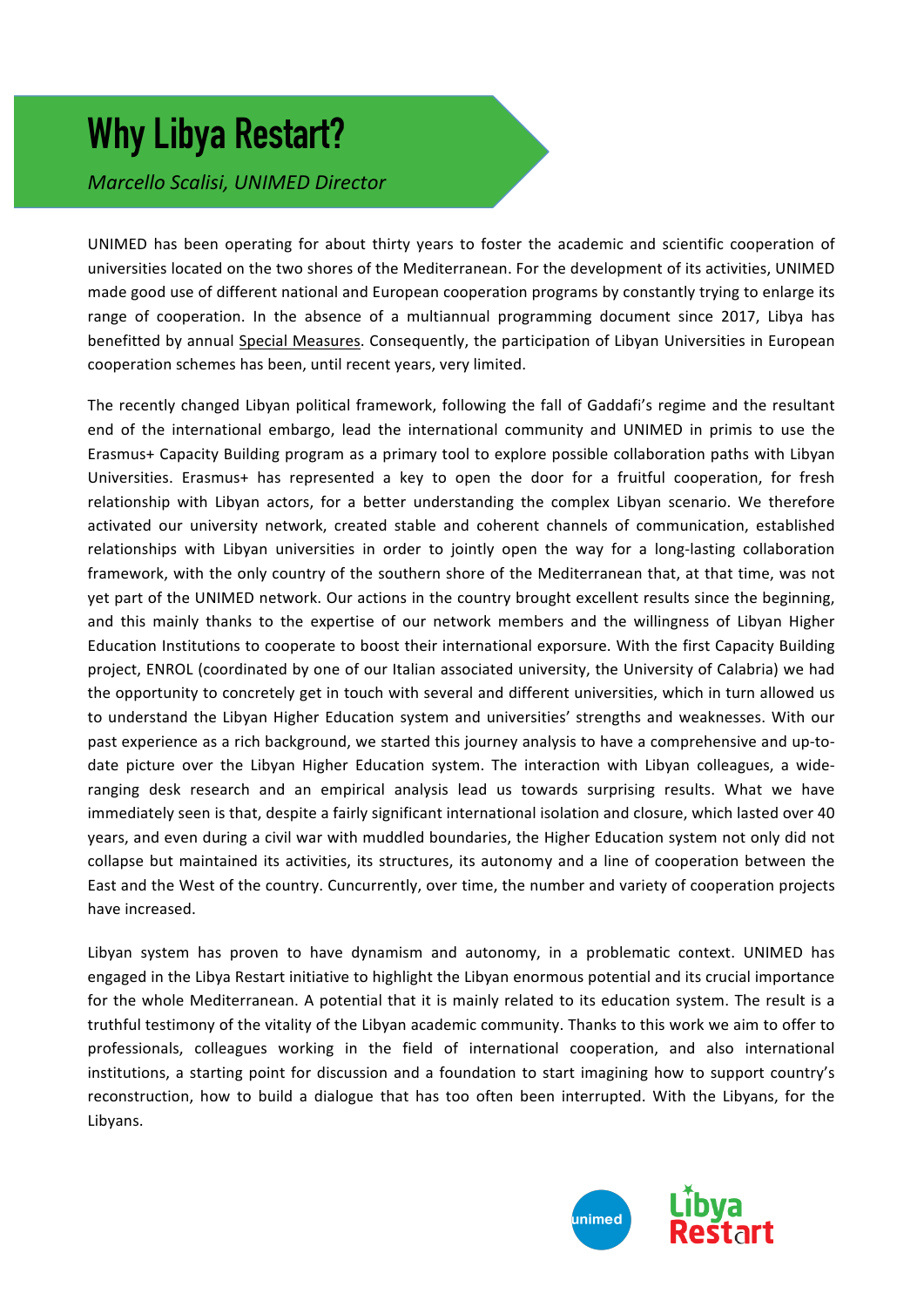## **Recommendations<sup>1</sup>**

The main objective of the Libya Restart analysis was to set the basis for future cooperation between the Libyan Higher Education Institutions and the European ones. In order to facilitate this, UNIMED identified needs, constraints, barriers and opportunities of national, regional and international interest.

The aim of this final section of Libya Restart is to present our conclusions, drawn from the analysis of thecquestionnaires and interviews, and as a result of the discussions with our Libyan colleagues. The scope is to generate a set of recommendations for further exploitation and future actions. The wider objective is to provide a starting point for system improvement, to be discussed with Libyans and international stakeholders, as a basis for reflection and dialogue at the 2020 Libya Restart conference.

The recommendations should not be intended as "written in the stone" but rather as "food for thoughts", as a guideline for their development, expansion, revision.

Recommendations are direct, at different levels, towards the following actors:

- $\checkmark$  Libyan Institutions and national authorities;
- $\checkmark$  Libyan Universities and in general to the whole Libyan Higher Education system;
- $\checkmark$  European Universities and the European Higher Education system;
- $\checkmark$  European Union, for the benefit and support of existing and future policies;
- $\checkmark$  European Commission, with particular regard to the Directorate-General for Education, Youth, Sport and Culture, Directorate-General for Research and Innovation, Directorate-General for Migration and Home Affairs;
- $\checkmark$  European national authorities, such as agencies for international development and cooperation;
- $\checkmark$  International stakeholders, organizations and NGOs with a particular focus and interest on Libya, such as IOM and UNHCR.

Recommendations are grouped into sections, according to the topics of the analysis conducted. Each recommendation is briefly explained and concrete actions are proposed as examples for the follow-up.

 $1$  These recommendations are the results of the SWOT analysis and do not represent in any case an exhaustive list of topics. The aim of Libya Restart is to discuss these recommendations with the relevant stakeholders in order to verify their effectiveness and promote concrete actions on their basis.

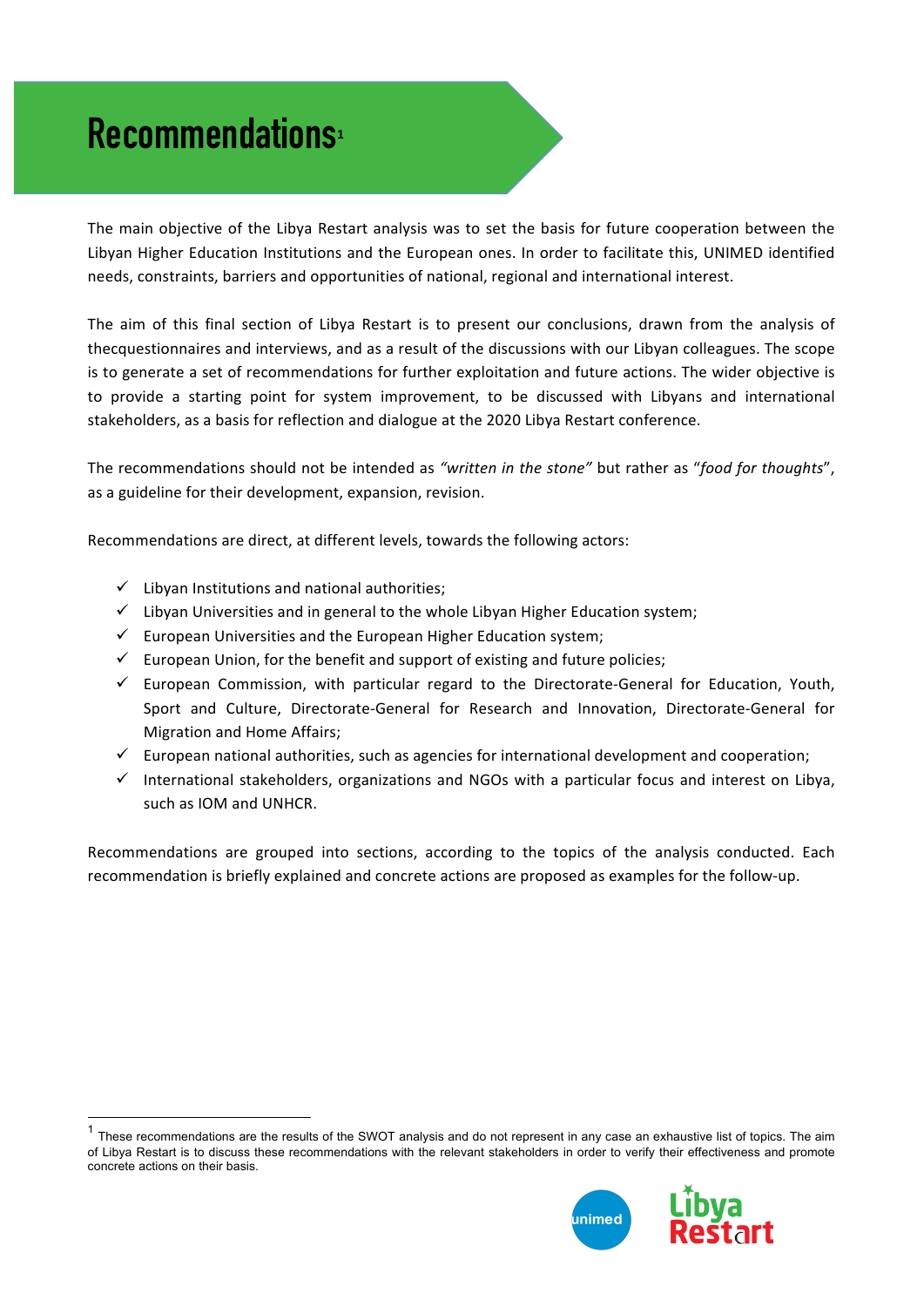#### **Governance and Autonomy**

Development of an effective and tailored university governance system through a **benchmarking system.** Such a system will allow institutions to improve their leadership, adequate management and funding - together with the development of clear goals and policies and performance improvement. One of the key elements that has been the recent focus in higher education reform worldwide is university governance. This concept describes how universities and higher education institutions define their goals, implement them, manage their institutions and monitor their achievements. The overall framework of the system and the interaction between the institution and public authorities are crucial in defining university governance. Within this explanation, institutional autonomy and how it is perceived by the university community are considered important drivers of change: how institutions are managed is one of the most decisive factors in achieving their goals. Universities in Libya would need to develop a specific and tailored governance system which could allow them to improve management and leadership, and the clear definition of goals and policies. In this framework, to facilitate the process, Libyan Universities should introduce a benchmarking system, where universities from the EU and other countries in the South-Mediterranean region transfer and share good practices on university governance, especially on how to improve university performances, definition of goals and policies. This benchmarking study could be also followed by the organisation of *ad hoc* seminars, where universities will meet their peers, where staff (academic and administrative) have the opportunity to increase their capacities in leadership, management and policies.

Support the Libyan Ministry of Education for the definition of a shared national strategic vision for the Higher Education System through a reinforced role of University **Presidents Council.** Libyan Universities would benefit from a participative approach in the re-definition of national policies and strategies for HE, which will grant a solid common base to Universities' institutional plans. A starting point should be enhancing and making more relevant the role of University Presidents Council in the process. In a good governance university system, it is very important to have a comprehensive national strategic vision for Higher Education, on which universities can rely to define their own institutional strategic plans. In this regard, the role of the University Presidents Council should be strengthened in the re-definition of the national strategy for HE, by which institutional plans should be inspired. To achieve this crucial objective, University Presidents should increase the number of regular meetings to set up the basis for the definition of the national strategic vision, taking into consideration the specificities of each university, their mission and objectives. These meetings' results should be shared with international partners and then followed-up with the Ministry of Education, in order to co-design a vision and strategy for HE at the national level, framed into the national reform process. 



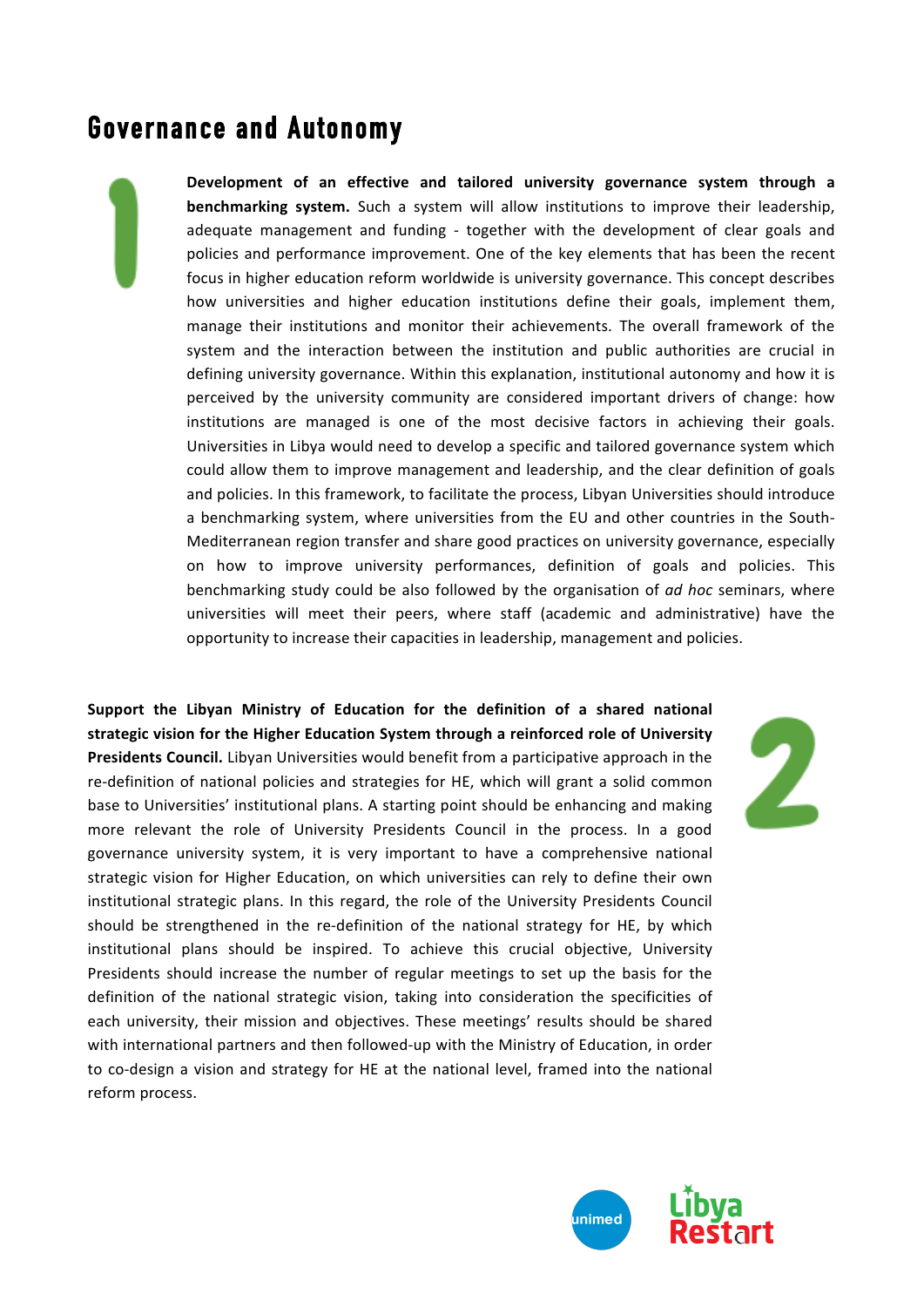

**Increasing University academic autonomy.** Academic autonomy will allow a more flexible approach towards teaching innovation, pedagogical methodologies, introduction of new courses and programmes, assessment methodologies, management. University's academic autonomy in Libya has proven to be relatively low: universities have partial level of autonomy, all their decisions in academic matters have to be later approved by the central government, namely the Ministry of Education. Recently, there has been a trend towards centralising the reform of programmes and curricula, aimed at standardising about 60-70% of the content of all subjects at the university level. Consequently, the necessity to increase university's academic autonomy in Libya has become a priority in order to diversify the teaching and learning pedagogical offer, pedagogical methodologies and to have the possibility to introduce new courses and programmes. Autonomy can be achieved by organising training activities for academic staff, where they learn about new teaching practices, assessment methodologies, management of the academic offer, digital tools, etc. European universities and international organisations, at the vanguard of teaching and learning innovation, can share experiences and good practices on how to manage new and innovative teaching techniques and assessment methodologies. Within this capacity building action, teaching guidelines, tailored on the Libyan HE System, could also be developed for the benefit of the academic staff at the Libyan HEIs. On a long term perspective, the Libyan universities will benefit from the introduction of new tools and methodologies in their daily academic routine, ensuring a more flexible approach and increasing their autonomy in renewing and managing courses and programmes.

**Increasing University financial autonomy.** Universities should be granted higher autonomy in managing and allocating available resources, in developing alternative sources of revenue, through provision of continuing education services, participation in international projects, cooperation with the industry sector, etc. Very little funding is received from loans and grants obtained by international organizations, outsourcing and contracts. Universities in Libya have very limited access to other sources of revenues. except for the budget and financing of the Ministry of Education. Instead, they should benefit from further developing alternative sources of revenue, and from further engaging in research services or in the provision of continuing education services. Increasing financial autonomy for universities in Libya will be a long process, which may start by organising regular yearly meetings among university Rectors, Financial Directors and administrative staff, Ministry of Education and Ministry of Finance aiming at sensitising all actors and stakeholders on the importance to diversify financial resources for the universities.



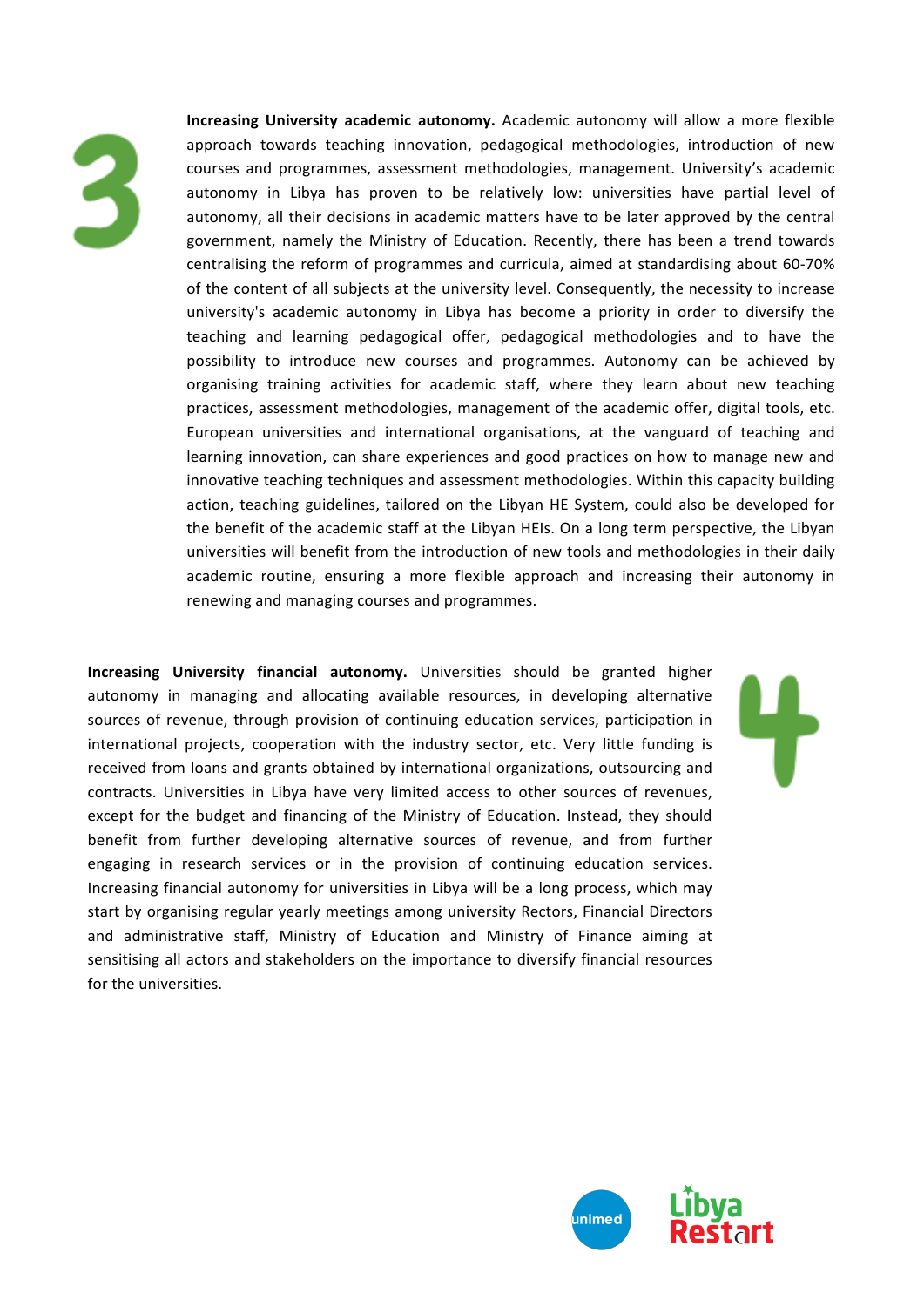#### **Quality Assurance**

Constant training of university staff members to guarantee quality standards in **performance and teaching/learning activities.** For the benefit of the HE system and its beneficiaries, Universities should guarantee a constant update of university staff skills, in particular on the following issues: quality assurance, institutional management, pedagogical innovation, teaching and research methodology. By training academic and administrative staff, the University can guarantee a high level of performance and efficiency, together with a high quality standard of teaching and learning, on a long-term basis. The University should define a three-step awarding scheme: first raising awareness on the topics and their importance for HE, second defining a training scheme for both academics and administrative personnel, third providing awards for participants as an incentive for professional growth. On a short-term basis, the University should build on existing Quality Assurance offices for the identification of needs and for the organization of tailored trainings, exploiting the possibilities for capacity building offered by international programmes.

**Strengthening Quality and Performance Evaluation offices (QPEOs).** To allow Universities to rely on a well-defined and widely shared quality culture, it is crucial to upscale and upgrade the existing Quality and Performance Evaluation offices, in a way that they become a reference point to disseminate QA practices; define and share quality indicators (not only for administrative and financial issues but also for teaching/learning processes); support managers, administrative and teachers in improving the quality standards of the institution. As a long-term result, the University will be empowered in terms of management and administration capacity, as well as by raising the quality of the education provided. On a short-term basis, the QPEOs should: design an institutional strategy where QA mechanism, indicators and practices are defined; raise awareness among colleagues, the university leadership and academics on the importance of QA; support university staff in implementing quality processes; conduct periodical monitoring and assessments. A closer collaboration with the National Center for Quality Assurance and Accreditation of Educational and Training Institutions (NCQAA) and the other QPEOs is further recommended, in the framework of a more comprehensive national strategic plan, as well as strong capacity building action is highly recommended.

Widening the scope of action of the National Center for Quality Assurance and Accreditation of Educational and Training Institutions (NCQAA) in supporting universities' QA processes. The NCQAA should act as the missing link between Higher Education Institutions and the Ministry of Education: it should widen its scope of action, not only granting the compliance of Universities in terms of administrative, financial and logistic aspects (criteria and standards are thoroughly detailed in the guidelines on accreditation and quality assurance standards for Libyan HEIs), but also verifying the compliance with the highest quality standards both in terms of teaching methodology and contents of the

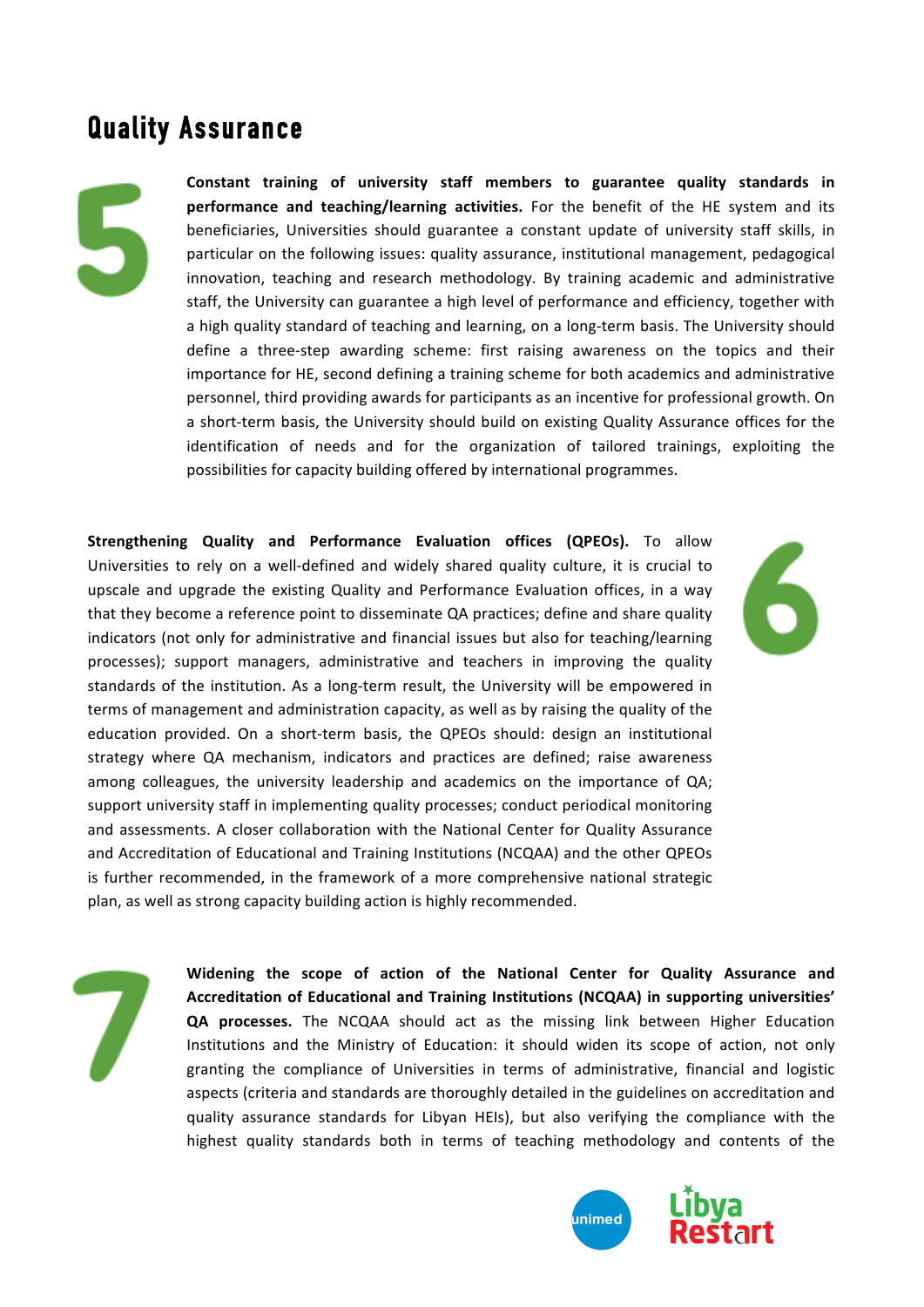programs offered. Enlarging and enhancing the role of the NCQAA in supporting Universities towards curriculum innovation, assessment methods, modernization of teaching and learning experiences, would generate a tangible increase in the quality of the education offered. This should not imply centralization. On the other hand, the National Center should support University's academic autonomy offering training and M&E instruments; increasing discussions with universities on how to conform to the highest international quality standards; providing universities with strategic directives. As an example, the education system should establish an award for quality and excellence at the departmental level, to inspire more good work and quality in education.

Making the process of accreditation of Universities more systematic and accountable, in particular increasing control over the proliferation of private Higher Education **Institutions.** Institutional accreditation is particularly important because it helps **determine if** an institution meets or exceeds minimum standards of quality, evaluates its credibility and proficiency. The process of institutional accreditation must be made systematic and accountable, where the criteria for evaluation are widely known. Particular attention must be paid to the establishment and accreditation of private higher education institutions: it is vital to ensure the quality of the educational programs offered, to avoid an uncontrolled growth of institutions which are not aligned with the national strategy for HE and with the highest quality standards.

### **International Cooperation**

Strengthening Universities' exposure and performance at the international level. International cooperation and mobility are key tassels for the country's developing process, allowing for knowledge transfer, skills improvements, exchange of good practices and human resources development (both for academics and administrative staff). Universities' exposure at the international level may have an impact on research activities as well as on graduates' employability, enhancing the capacity of Universities to produce a change in society. Despite some HEIs are involved in several international initiatives, there still are Universities which have very little international exposure, limiting their possibilities of improving through cooperation and by taking part in study visits "seeing with their own eyes" what happens in more advanced institutions. EU Members States are considered key players for Libyan Universities, as it is also demonstrated by the participation of Libyan Universities in the Erasmus Plus programme post 2011. The support of the European Union in the short and medium term seems to be decisive above all in terms of capacity building actions, reinforcing the possibilities for Libyan institutions to network at the regional and international levels and to learn from the exchange with more experienced institutions. On the long term, it would be beneficial for Libya to benefit of mobility programmes and/or dedicated funds for Libya (i.e. a special window within the  $E+$  programme for mobility, as it has been done for Tunisia and Algeria).

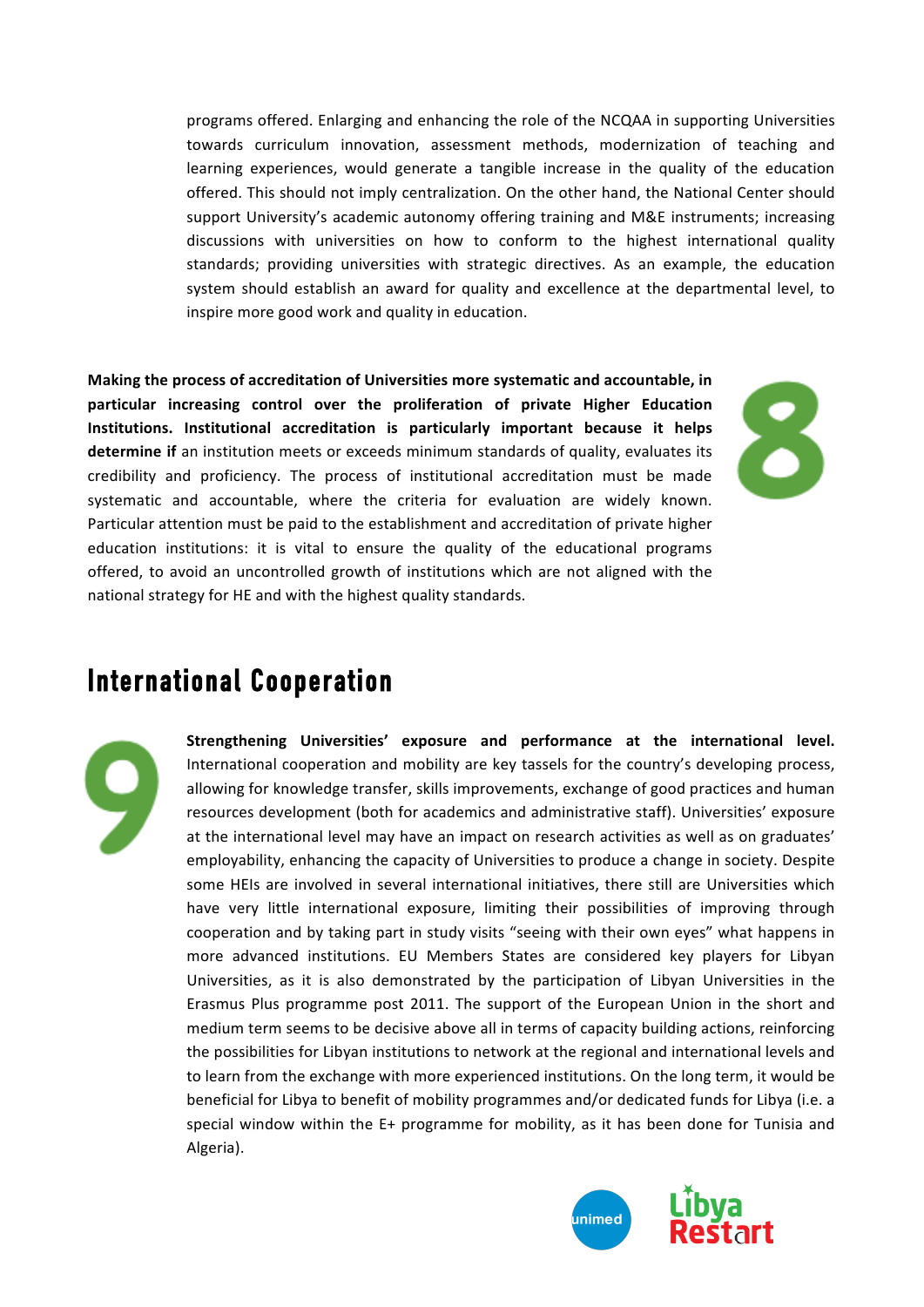**Funding of science diplomacy actions, giving them relevance and recognition.** In postcrisis contexts, it is necessary to guarantee a continuity line in the students' education path and support Universities as fundamental player for society reconstruction. Universities can be, and are, above and beyond political divisions: Libyan Universities seem to be among the few actors, if not the only, able to survive to the political division between East and West and capable of dialogue with international Universities and organizations despite political instability and mobility limitations. International Relations Offices, researchers and academics are constantly in contact at the national and international levels, pursuing joint actions and consultations for advancement. Universities need to continue working and cooperate, within national borders and beyond, to directly advance a country's national needs, to address cross-border interests, to meet global challenges. In the short run, science diplomacy actions will support exchanges of knowledge and facilitate international scientific-diplomatic cooperation, providing opportunities for dialogue that are at the moment simply not possible. In the long term, scientific collaboration can be a way to make diplomacy through "parallel means", easing political tensions, guaranteeing stability, mitigating the economic crisis, reducing the country's isolation, supporting long-term stabilization.

#### **Widening the outreach of Libyan Universities:**

a) enhancing the pan-African dimension of the Libyan Higher Education system, exploring the possibilities to develop Intra-African programmes on common topics of interest for HEIs and strengthening South-South cooperation arrangements. Due to the geographical location of some institutions (e.g. Sebha University) Libyan Universities should be considered as natural receptors and interlocutors for reaching the Sub-Saharan African region, so it is recommended to encourage this dimension and promote regional partnership.

b) promoting the participation of Libyan Higher Education Institutions in research programmes focused on sensible issues that have an impact in the region and worldwide, and for which Libyan contribution brings additional value (i.e. migration).

c) expand the geographical scope of international cooperation in Libya, engaging into cooperation programmes and mobilities the less involved universities, the more peripheral and/or youngest universities, to allow them to benefit from internationalization and regional collaborations. 

#### **Universities in the society at large**

**Prioritization of the National Research Agenda.** Libya needs to move forward towards a more mature research and innovation environment in the country, where Universities are able to engage in high-quality scientific research activities and support the definition of successful actions tackling the challenges of society. Higher Education Institutions have the potential of providing expertise, scientists and scholars, so that research outcomes really contribute to country's developments. However, Universities will be able to do so